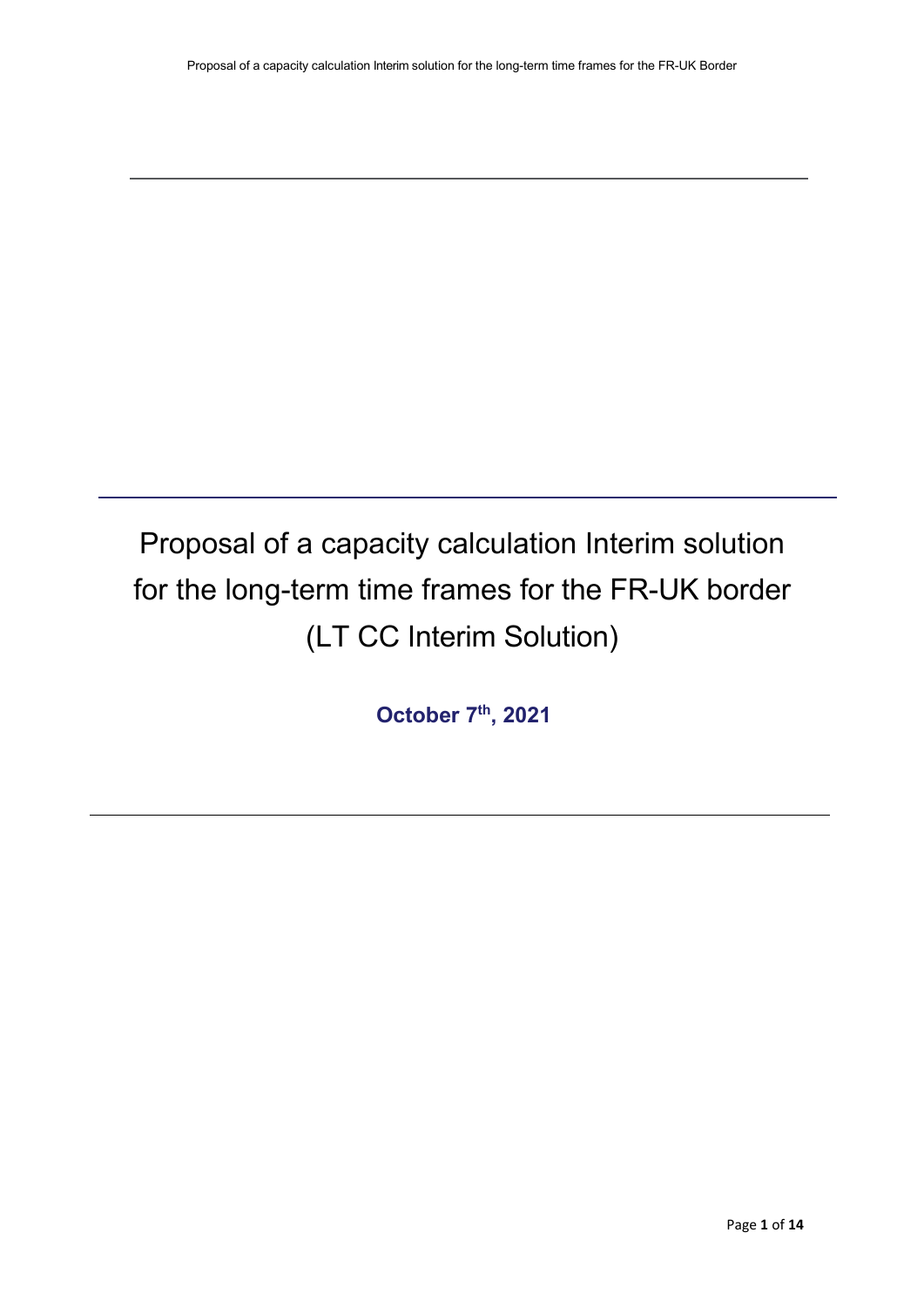| Article 1                 |                                                                                  |  |
|---------------------------|----------------------------------------------------------------------------------|--|
| Article 2                 |                                                                                  |  |
| Article 3                 |                                                                                  |  |
|                           |                                                                                  |  |
| Article 4                 |                                                                                  |  |
| Article 5                 |                                                                                  |  |
| Article 6                 | Critical Network Element and Contingency (CNEC) methodology 10                   |  |
| Article 7                 |                                                                                  |  |
| Article 8                 |                                                                                  |  |
| Article 9                 |                                                                                  |  |
| Article 10                |                                                                                  |  |
| Article 11                |                                                                                  |  |
| Article 12                |                                                                                  |  |
| Article 13                |                                                                                  |  |
| Article 14                |                                                                                  |  |
| Article 15                |                                                                                  |  |
| Article 16<br>calculation | N-1 security assessment of maximum import/export for each timestamp of the<br>14 |  |
| Article 17                |                                                                                  |  |
| Article 17                |                                                                                  |  |
| Article 19                |                                                                                  |  |
| Article 20                |                                                                                  |  |
| Article 21                |                                                                                  |  |
| Article 22                |                                                                                  |  |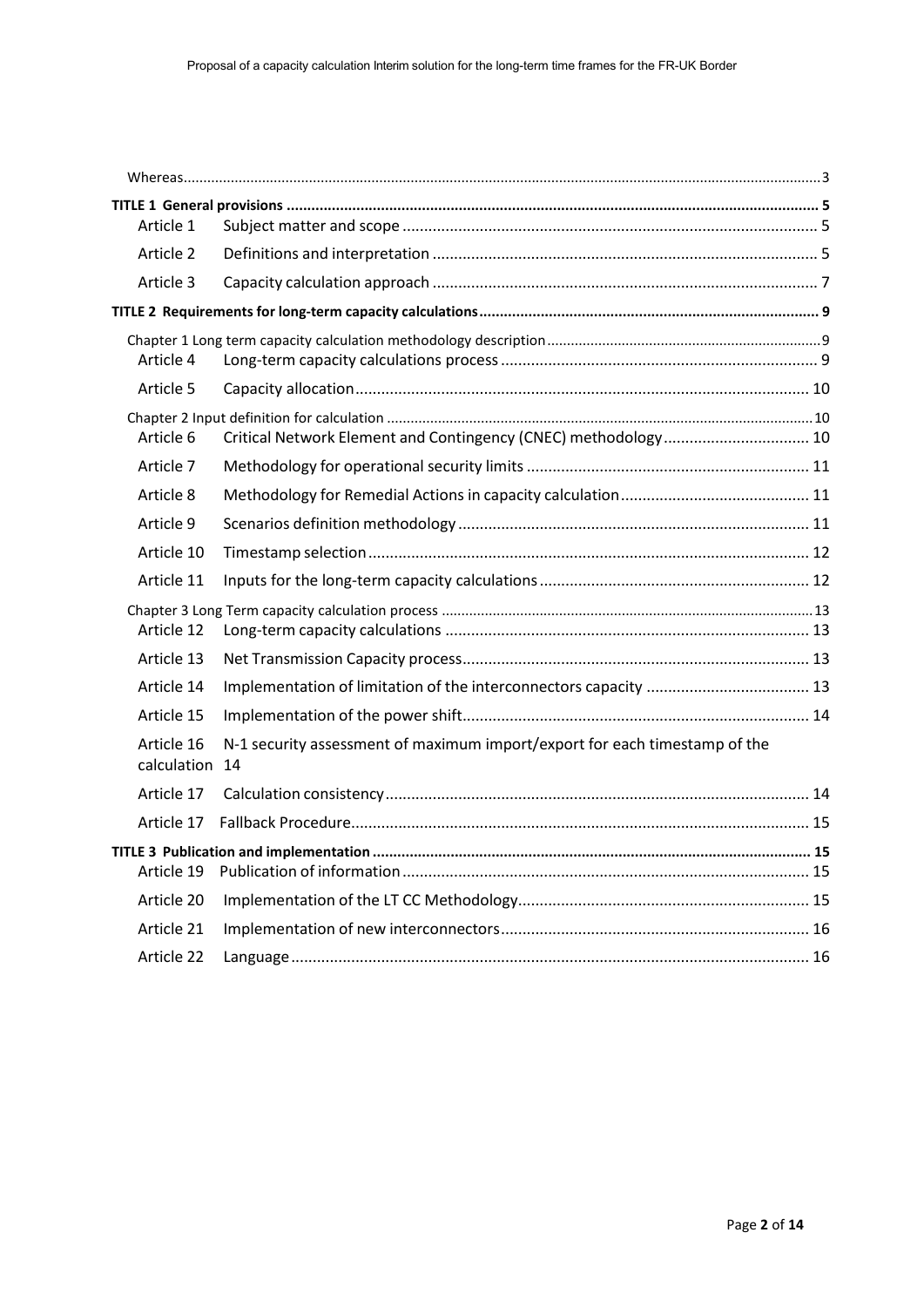RTE taking into account the following:

#### **Whereas**

- <span id="page-2-0"></span>1. This document is a proposal developed by RTE on the French – UK Border for a capacity calculation process performed for the forward capacity allocation within the long-term time frames (hereinafter referred to as "LT CC Interim Solution"). This proposal is an Interim solution to the coordinated LT CC Methodology.
- 2. In accordance with article ENER 13 (f) of the EU/UK Trade and Cooperation Agreement ("TCA"), a long-term common capacity calculation methodology remains the target for the TSOs The approval of a LT CC Methodology being postponed to an undefined date, notably because TSOs still need guidance from the relevant authorities, the need of RTE is to establish defined rules and mechanisms to ensure secure system operation with maintenance operations while granting the most efficient use of systems in capacity allocation to the Interconnectors and the market. The rules and mechanisms are described in the following LT CC Interim Solution.
- 3. The rules and mechanisms described in the LT CC Interim Solution are based on the principles defined in the previous Long Term Capacity Calculation Methodology for Channel CCR that was established according to the Forward Capacity Allocation Regulation. The general approach to be used is a Net Transmission Capacity (NTC) approach coordinated between the French and the United Kingdom Transmission system operators for all the relevant timeframes.
- 4. The LT CC Interim Solution contributes to and does not in any way hinder the achievement of the objectives of the Trade and Cooperation Agreement. In particular, the LT CC Interim Solution:
	- (a) Establishes processes for the capacity calculations by defining set of rules for long-term cross-border capacity calculation. This serves the objective of promoting effective longterm cross-border trade with long-term cross-border hedging opportunities formarket participants.
	- (b) Contributes to the objective of optimizing the calculation and allocation of long-term crossborder capacity by coordinating the timings for the delivery of inputs, the calculation approach and the validation requirements;
	- (c) Contributes to the objective of providing non-discriminatory access to long-term crossborder capacity by ensuring that the capacity calculation is available to all market participants and is transparent;
	- (d) Contributes to the objective of ensuring the same treatment for all the Interconnectors on the FR-UK border, and ensuring the most efficient capacity allocation on the FR-UK border without impact on the other borders, Interconnectors and market participants within the European Union.
	- (e) Contributes to the objective of respecting the need for a fair and orderly forward capacity allocation and orderly price formation by providingmarket participants with information on the quantity of long-term cross-border capacity that can be released and the limitation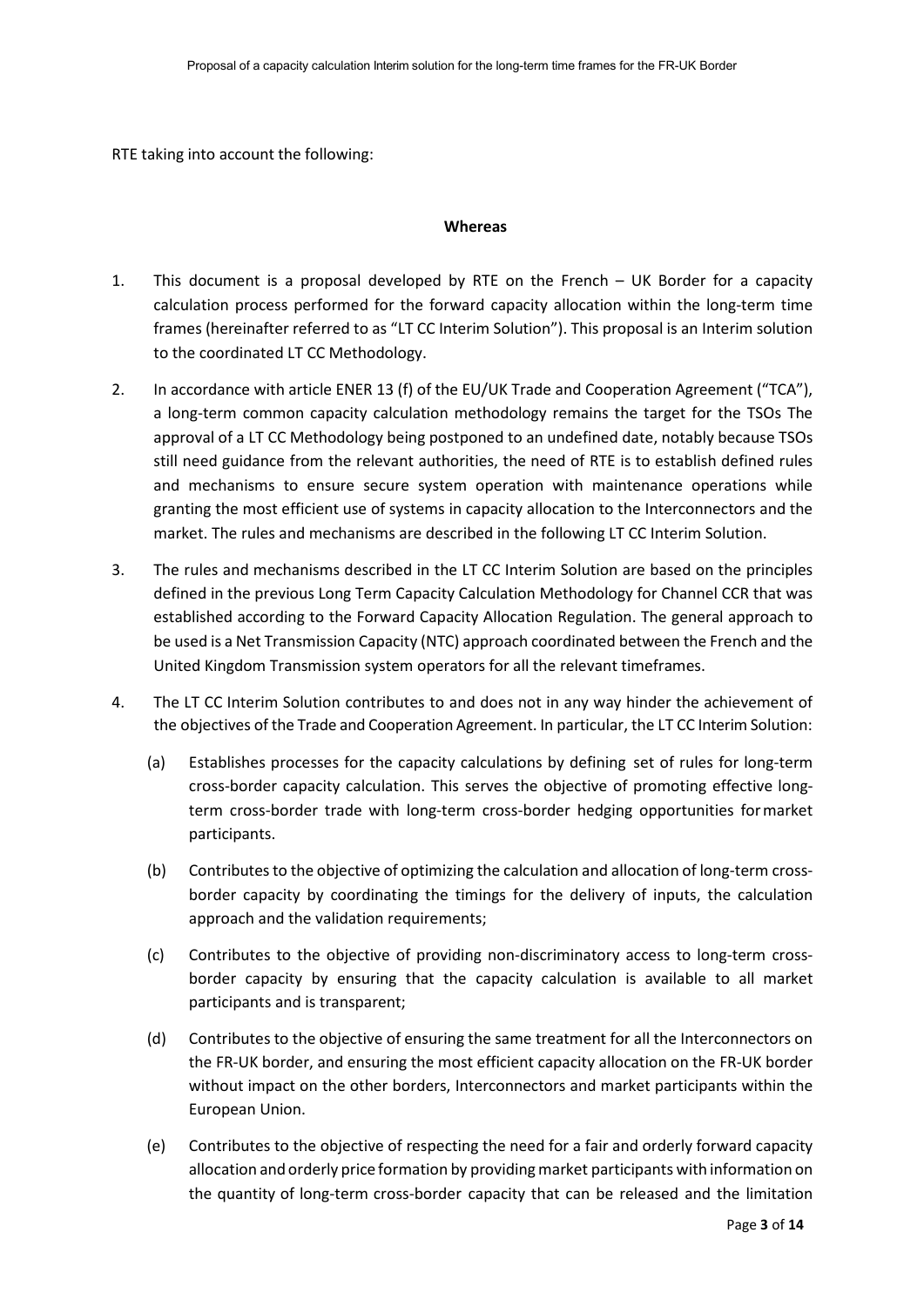periods (if any);

- (f) Contributes to the objective of ensuring and enhancing the transparency and reliability of information on forward capacity allocation by coordinating the inputs of the capacity calculation and requiring these inputsto be transparent;
- (g) Contributes to the efficient long-term operation and development of the electricity transmission system and electricity sector in the European Union and the United Kingdom by providing TSOs and market participants with information on cross- border availability in a timely manner and ensuring that the results of each capacity calculation are based on the best possible forecast of the transmission systems at that point in time.
- (h) Contributes to outline how future Interconnectors joining the FR-UK border would be incorporated within the capacity calculation.

#### **SUBMIT THE FOLLOWING LT CC INTERIM SOLUTION TO THE FRENCH REGULATORY AUTHORITY:**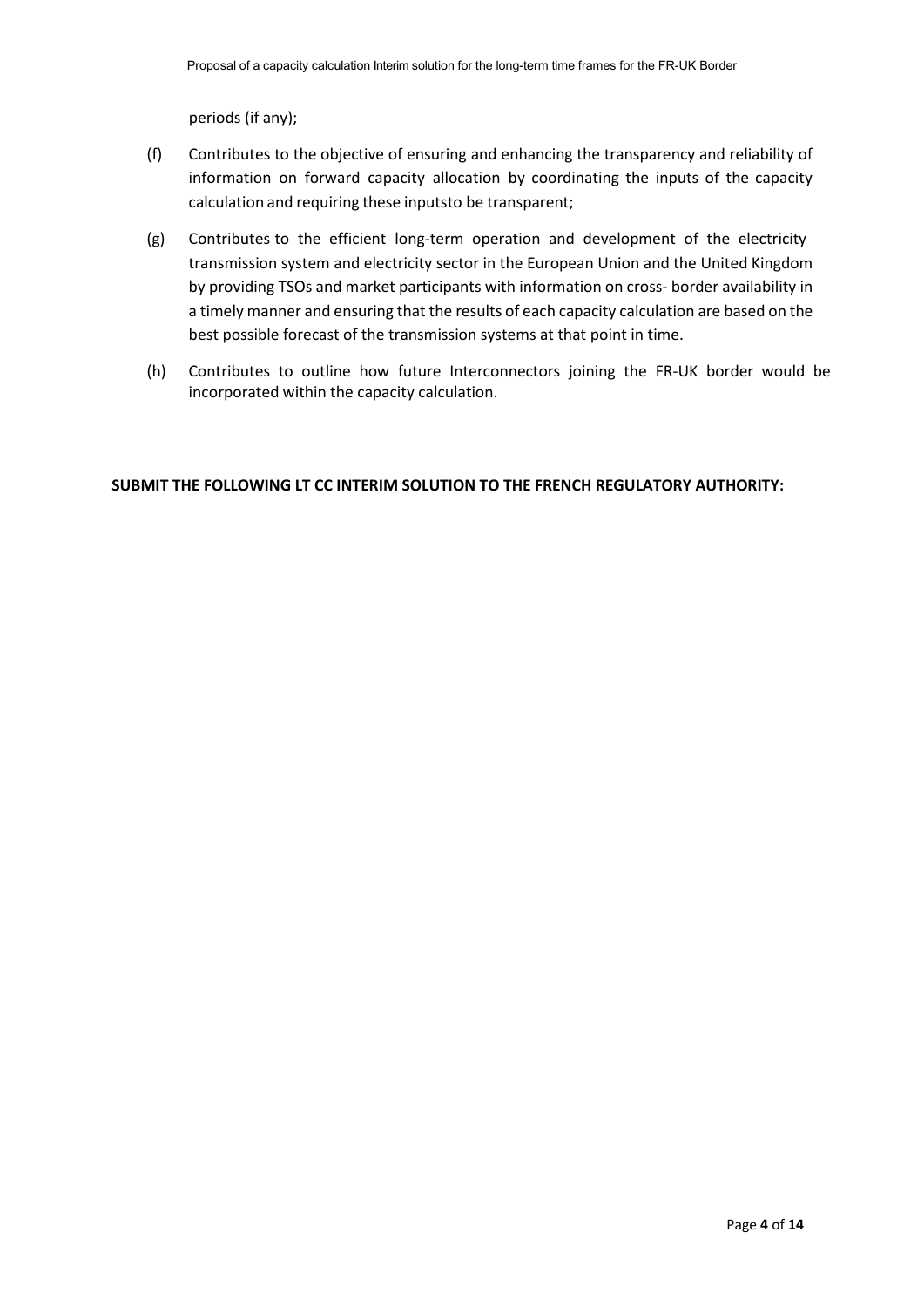# **TITLE 1 General provisions**

#### Article 1 Subject matter and scope

- <span id="page-4-1"></span><span id="page-4-0"></span>1. The capacity calculation process as determined in this LT CC Interim Solution is the proposal of RTE as a temporary solution until the implementation of an approved coordinated capacity calculation methodology in accordance with Article ENER 13 of the Trade and Cooperation Agreement between the EU and the UK.
- 2. This LT CC Interim Solution applies solely to the long-term capacity calculations within the border between France and UK. Common capacity calculation methodologies within other capacity calculation regions or other timeframes are outside the scope of this proposal.
- 3. The LT CC Interim Solution covers the annual, monthly and weekly time frames, and it also describes the rules and mechanisms for any calculation performed for long term capacity on the FR-UK border, regardless of the timeframe
- 4. The methodology for splitting long-term cross-border capacity for the allocation mechanism is out of scope of this LT CC Interim Solution methodology.

#### Article 2 Definitions and interpretation

- <span id="page-4-2"></span>1. In the purposes of the LT CC Interim Solution, the terms used shall have the meaning given to them in the Trade and Cooperation Agreement between the EU and the UK.
- 2. In addition, the following definitions shall apply:
- 3.

| Area of<br>Influence   | Area that contains one or several interconnectors that share the same<br>CNECs as well as said CNECs.                                                                                        |
|------------------------|----------------------------------------------------------------------------------------------------------------------------------------------------------------------------------------------|
| <sub>CC</sub>          | <b>Capacity Calculation</b>                                                                                                                                                                  |
| <b>CCR</b>             | Capacity Calculation Region                                                                                                                                                                  |
| <b>CNE</b>             | <b>Critical Network Element</b>                                                                                                                                                              |
| <b>CNEC</b>            | <b>Critical Network Element and Contingency</b>                                                                                                                                              |
| <b>Critical Outage</b> | Any relevant outage on RTE grid that might limit the capacity of an Area<br>of Influence in which the outage is located. The list of Critical Outages is<br>published by RTE on its website. |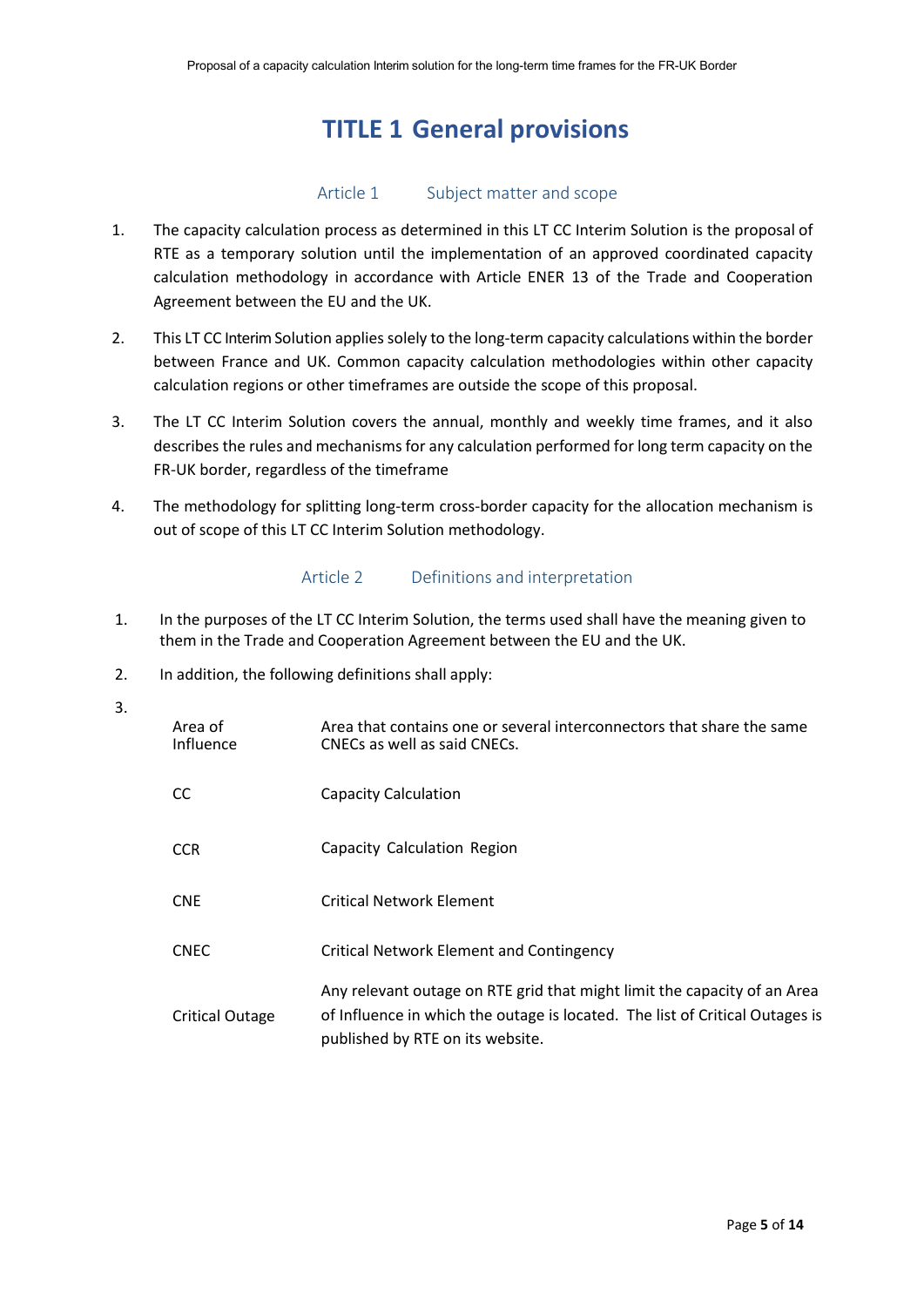| Cross-border Flow<br>Sensitivity   | Sensitivity of a CNE regarding an increase of the flow on a border. For<br>instance, if the Cross-border Flow Sensitivity of a CNE is 10%, it means<br>that an increase of the cross-border flow of 100 MW for the related<br>border will result in 10MW more on that CNE.                                                                                                                                                                                                                                                                                                     |
|------------------------------------|--------------------------------------------------------------------------------------------------------------------------------------------------------------------------------------------------------------------------------------------------------------------------------------------------------------------------------------------------------------------------------------------------------------------------------------------------------------------------------------------------------------------------------------------------------------------------------|
| EU                                 | <b>European Union</b>                                                                                                                                                                                                                                                                                                                                                                                                                                                                                                                                                          |
| Fmax                               | Maximum Allowable Power Flow                                                                                                                                                                                                                                                                                                                                                                                                                                                                                                                                                   |
| <b>FR</b>                          | France                                                                                                                                                                                                                                                                                                                                                                                                                                                                                                                                                                         |
| <b>HVDC</b>                        | High-Voltage Direct Current                                                                                                                                                                                                                                                                                                                                                                                                                                                                                                                                                    |
| $I_{\text{max}}$                   | Maximum Admissible Current                                                                                                                                                                                                                                                                                                                                                                                                                                                                                                                                                     |
| LT                                 | Long-Term. Period ranging up to three days before the delivery day<br>(until D-3 23h59)                                                                                                                                                                                                                                                                                                                                                                                                                                                                                        |
| <b>Maximum Secure</b><br>Value     | The maximum power transfer between two adjacent Bidding Zones<br>respecting the operational security (no negative margin on the relevant<br>CNEC <sub>s</sub> )                                                                                                                                                                                                                                                                                                                                                                                                                |
| Minimum<br><b>Guaranteed Value</b> | Minimum of the values offered during the first annual cross-border<br>capacity calculation                                                                                                                                                                                                                                                                                                                                                                                                                                                                                     |
| <b>MPTC</b>                        | Maximum Permanent Technical Capacity of an Interconnector. For the<br>avoidance of doubt, it means, for the relevant market time unit(s), the<br>maximum permanent technical capacity which is the maximum<br>continuous active power which a cross-zonal network element<br>(interconnector/HVDC system) is capable of transmitting (taking into<br>account potential reduced availability due to planned and unplanned<br>outages of the Interconnector asset). This parameter is defined by the<br>Interconnector, and only considers the Interconnector asset availability |
| <b>NGESO</b>                       | The British Transmission System Operator                                                                                                                                                                                                                                                                                                                                                                                                                                                                                                                                       |
| <b>NRA</b>                         | National Regulatory Authority                                                                                                                                                                                                                                                                                                                                                                                                                                                                                                                                                  |
| <b>NTC</b>                         | <b>Net Transmission Capacity</b>                                                                                                                                                                                                                                                                                                                                                                                                                                                                                                                                               |
| <b>PTDF</b>                        | Power Transfer Distribution Factor of a network element. It defines the<br>resulting increase of flow on the limiting CNE when the flow on the<br>network element is increased by 100MW. Example : if the PTDF of<br>network element X is 10% then increasing the flow on network element<br>X by 100 MW will lead to a 10 MW increase on the limiting CNE flow.                                                                                                                                                                                                               |
| <b>Remedial Action</b>             | Any measure applied by a TSO or several TSOs, manually or<br>automatically, in order to maintain operational security, as defined in<br>Article 2(13) of the CACM Regulation and Chapter 1 Articles 20-23 of<br>Page 6 of 14                                                                                                                                                                                                                                                                                                                                                   |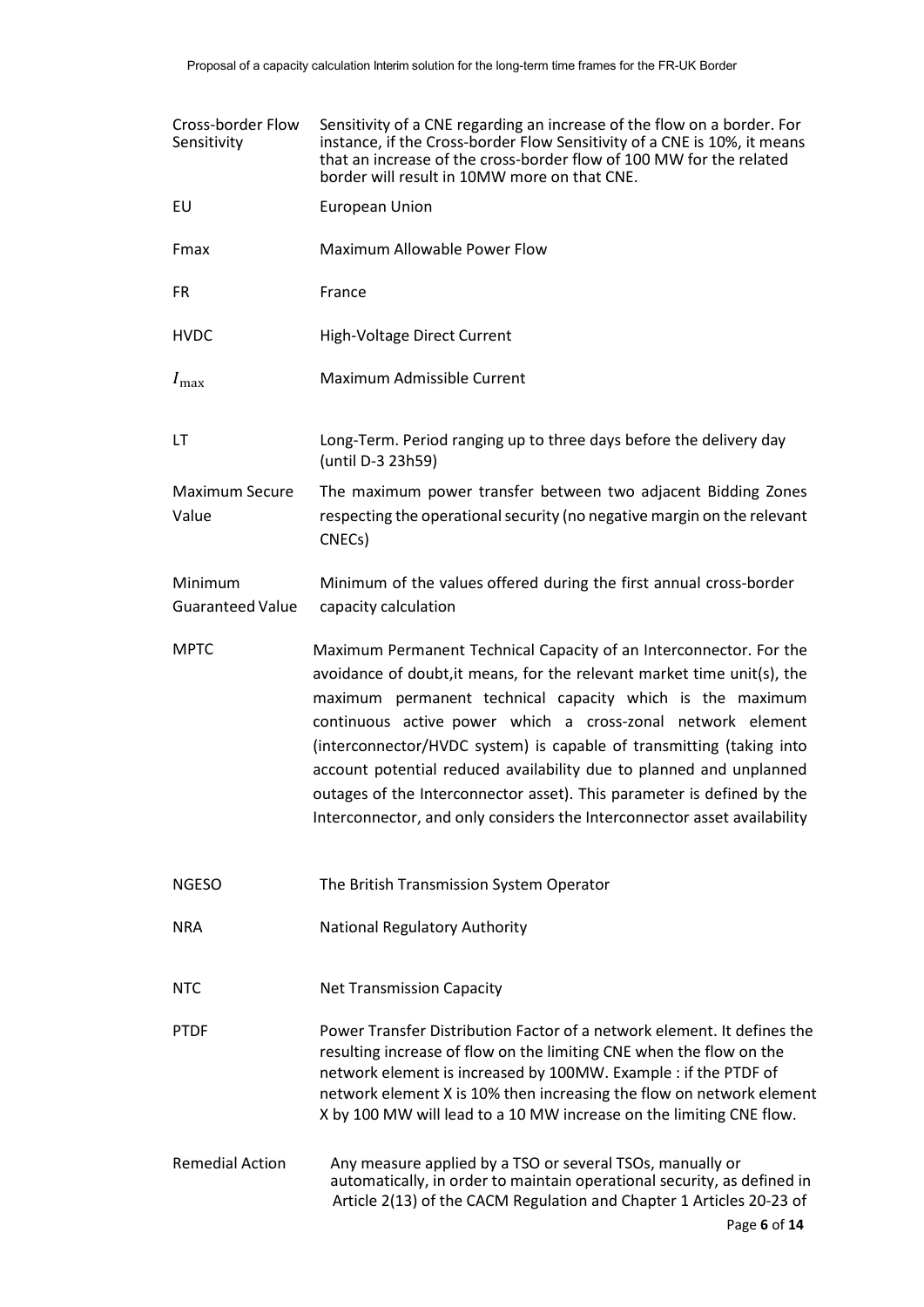|            | SO GL.                                                                                                                        |
|------------|-------------------------------------------------------------------------------------------------------------------------------|
| <b>RTE</b> | The French Transmission System Operator                                                                                       |
| SO GL      | Commission Regulation (EU) 2017/1485 of 2 August 2017<br>establishinga guideline on electricity transmission system operation |
| Timestamp  | Timeslot in which a network situation is defined.                                                                             |
| UK         | United Kingdom                                                                                                                |

- 4. In this LT CC Interim Solution, unless the context requires otherwise:
	- a. the singular indicates the plural and vice versa;
	- b. headings are inserted for convenience only and do not affect the interpretation of this proposal; and
	- c. any reference to legislation, regulations, directives, orders, instruments, codes or any otherenactment shall include any modification, extension or re-enactment of it when in force.

#### Article 3 Capacity calculation approach

<span id="page-6-0"></span>1. This LT CC Interim Solution is based on a Net Transmission Capacity (NTC) approach on the different timeframes described in article 4.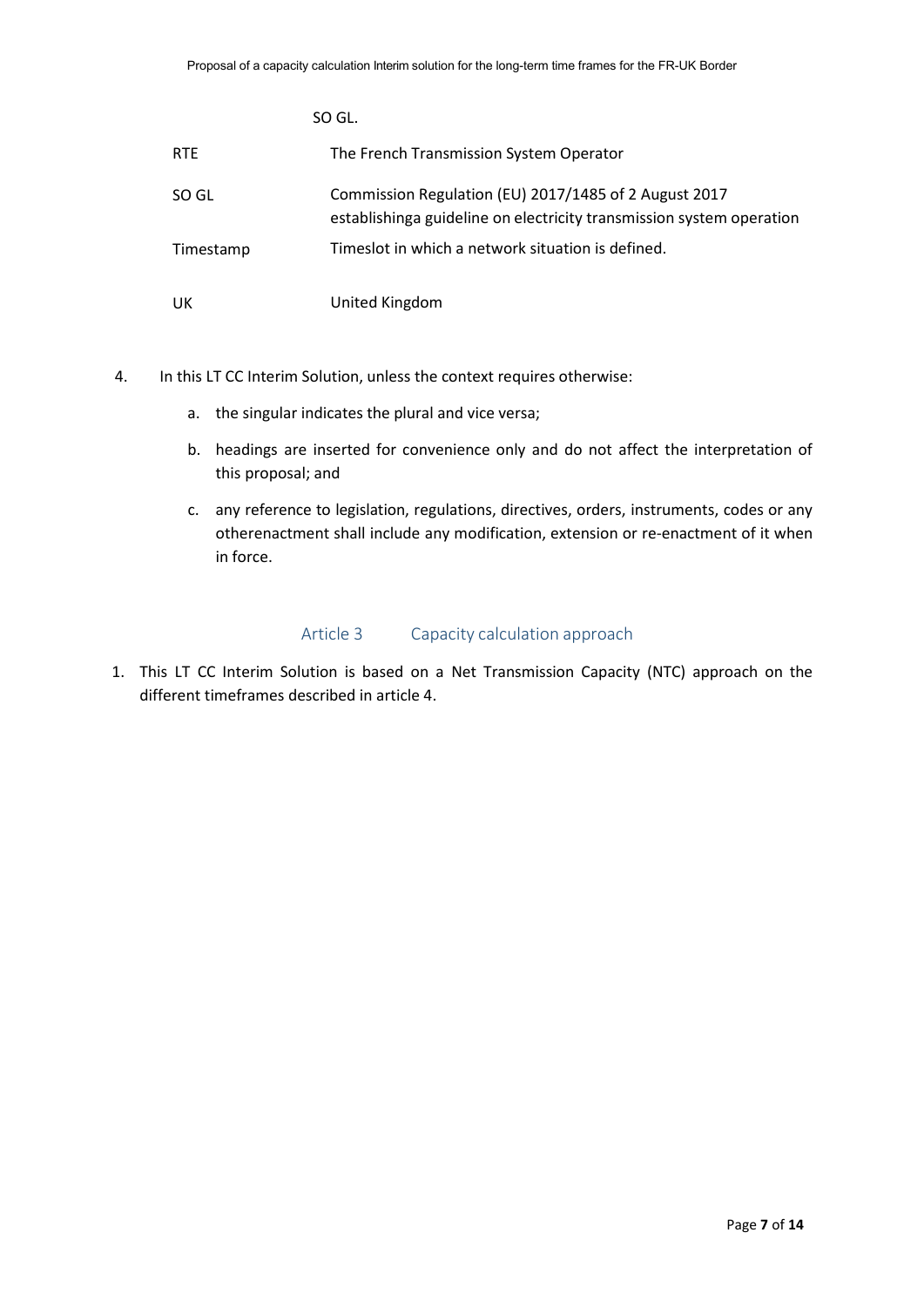Proposal of a capacity calculation Interim solution for the long-term time frames for the FR-UK Border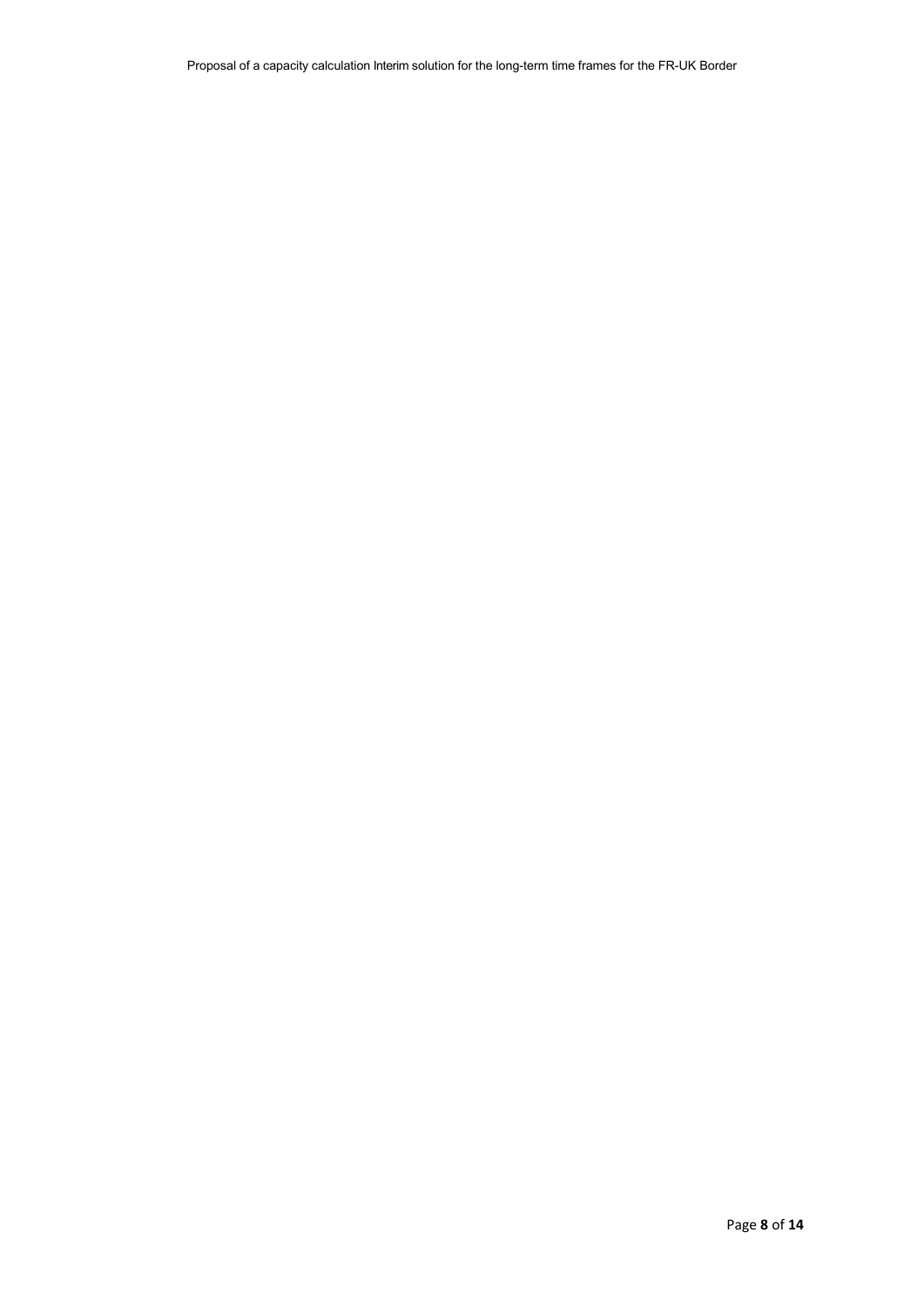# <span id="page-8-1"></span><span id="page-8-0"></span>**TITLE 2 Requirements for long-term capacity calculations**

#### **Chapter 1 Long term capacity calculation methodology description**

#### Article 4 Long-term capacity calculations process

- <span id="page-8-2"></span>1. The interim NTC long term capacity calculation will be performed following the methodology described in Chapter 1. The input for calculation are described in Chapter 2, the calculation procedure is described in Chapter 3.
- 2. RTE calculates the NTC for each Interconnector as described in this article. The capacities calculated by RTE are then offered to the market by the Interconnectors.
- 3. RTE shall calculate the NTC for each Interconnector and direction on the French UK border as follows:
	- i. **By the end of February Y-1**, a single value of 35% of the MPTC is guaranteed during the whole annual period and can always be allocated to the market in the form of long term auctions. This will be the Minimal Guaranteed Value (MGV).
	- ii. **By the end of September Y-1**, based on the maintenance works planned by RTE, the annual capacity calculation will assess the interconnector capacity limitation periods for each interconnector on the FR-UK Border. At this stage, the capacity limitation periods unit will be days.

During these periods, the NTC shall range between the MGV and 100% of the MPTC for the days in which RTE planned Critical outages on the grid for maintenance operations. For the other days, the NTC will be equal to the MPTC of the interconnector.

The calculation will result in a single NTC value per interconnector and per direction per period unit.

- iii.**By the end of December Y-1**, a new annual capacity calculation shall be done if the hypothesis used in the calculations have changed
- iv.Closer to real–time system operation, RTE gets a better view on the need for limitations of capacities and hazard management on maintenance works. Therefore, from September Y-1 and before D-2, re-assessments of the limitation days shall take place and lead to new– calculations that will reassess capacity subject to potential limitation periods.
	- By the end of M-2, a capacity calculation may be performed by RTE if updated hypothesis allow it. At this step, and for the following steps, the limitation periods unit shall be the hour.
	- **By the 15th COB of each M-1**, a Monthly capacity calculation is performed by RTE
	- **By the Friday COB of each W-1**, a Weekly capacity calculation is performed by RTE.

v. At any moment after September Y-1, in case a critical outage needs to be scheduled in the area, a specific calculation will determine if a limitation of capacity is required or not.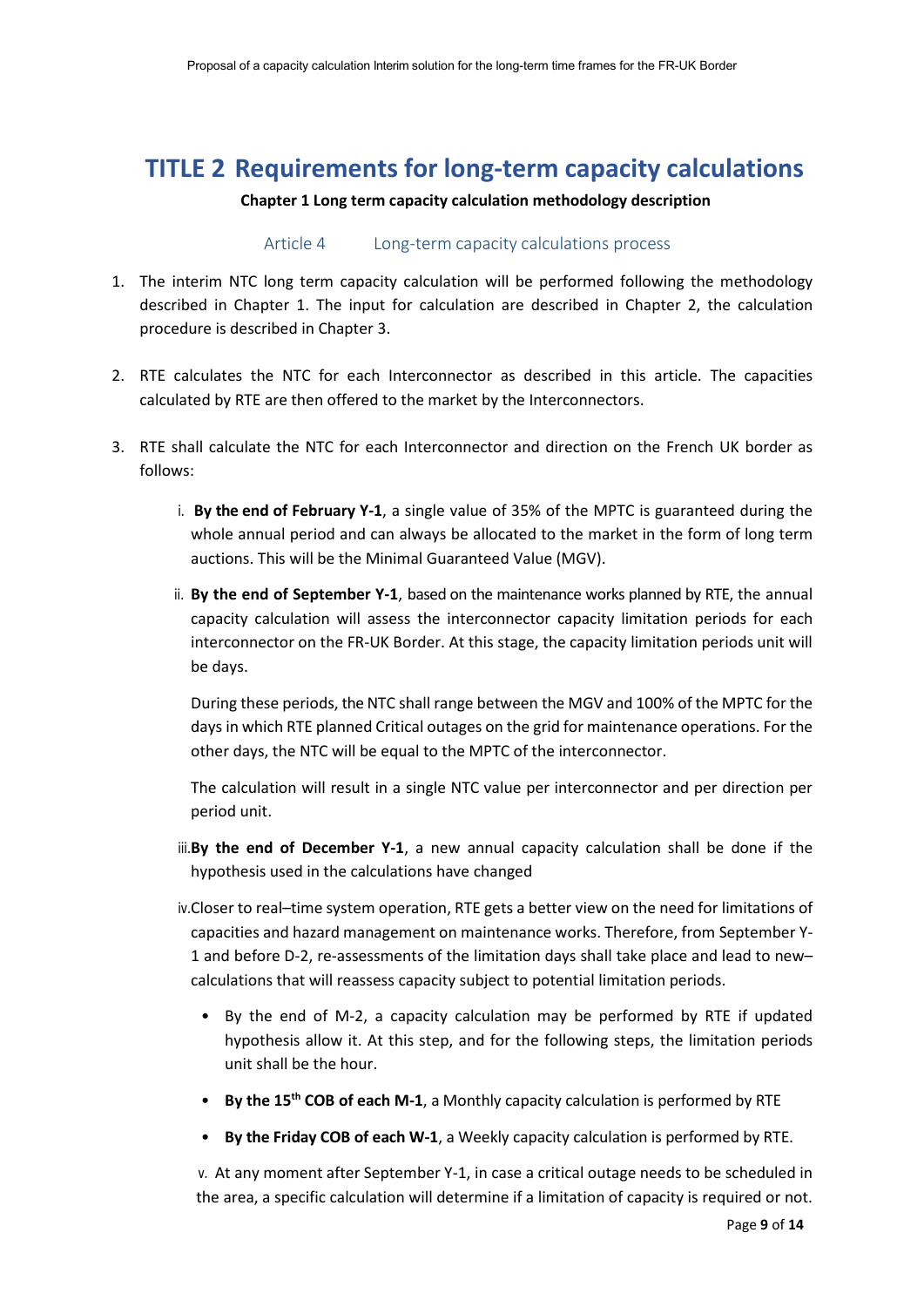vi.Using its best efforts, RTE will try to plan its Critical Outages at the same time than the Interconnector outages. In case an Interconnector requests a modification of planning for their interconnection outage, a new capacity calculation might be made due to the Critical Outage. If these calculation results lead to capacity limitations that weren't identified in previous capacity calculations, those capacity limitations shall entirely be applied to the requesting interconnector regardless of the other interconnectors in the area of influence.

For instance, if an interconnector has finished its maintenance plan earlier than agreed and requests to come back into service while RTE had planned a Critical outage at the same time, RTE will run a capacity calculation that might lead to a capacity limitation on the Interconnector coming back in service earlier than expected.

- 4. At each timeframe, the resulting NTC shall not be lower than the capacity that has been allocated by the interconnectors following previous capacity calculations ran by RTE nor the MGV.
- 5. The level of limitation shall be duly justified based on an individual analysis to demonstrate that additional capacity would cause operational security concerns. This analysis must be performed in a timely manner in order to release forward cross-border capacity before the day-ahead firmness deadline. A justification for the limitation (NTC, Critical Outage, and CNEC) shall be published by RTE according to REMIT rules.

#### Article 5 Capacity allocation

- <span id="page-9-0"></span>1. Capacity allocation for all long-term products shall be based on the latest NTC calculated.
- 2. For products with a duration greater than one month, the capacity subject to the allocation will be derived from annual capacity calculations. For products with a duration equal to or less than one month, the capacity will be derived from monthly capacity calculations or weekly capacity calculations if available.
- 3. The Interconnector will take the minimum value between the NTC calculated by RTE (which includes the period of limitation due to the Interconnector via the MPTC declaration) and the one calculated by NGESO if any.

#### **Chapter 2 Input definition for calculation**

#### <span id="page-9-1"></span>Article 6 Critical Network Element and Contingency (CNEC) methodology

- <span id="page-9-2"></span>1. RTE shall perform the selection of the CNECs based on the assessment of the Cross-border Flow Sensitivity on the FR-UK border.
- 2. RTE shall consider as not significantly influenced the CNECs with Cross-border Flow Sensitivity below a certain threshold. Those not significantly influenced CNECs shall be ignored for the crossborder capacity calculation.
- 3. The Cross-border Flow Sensitivity threshold for the LT CC Interim Solution in the FR-UK border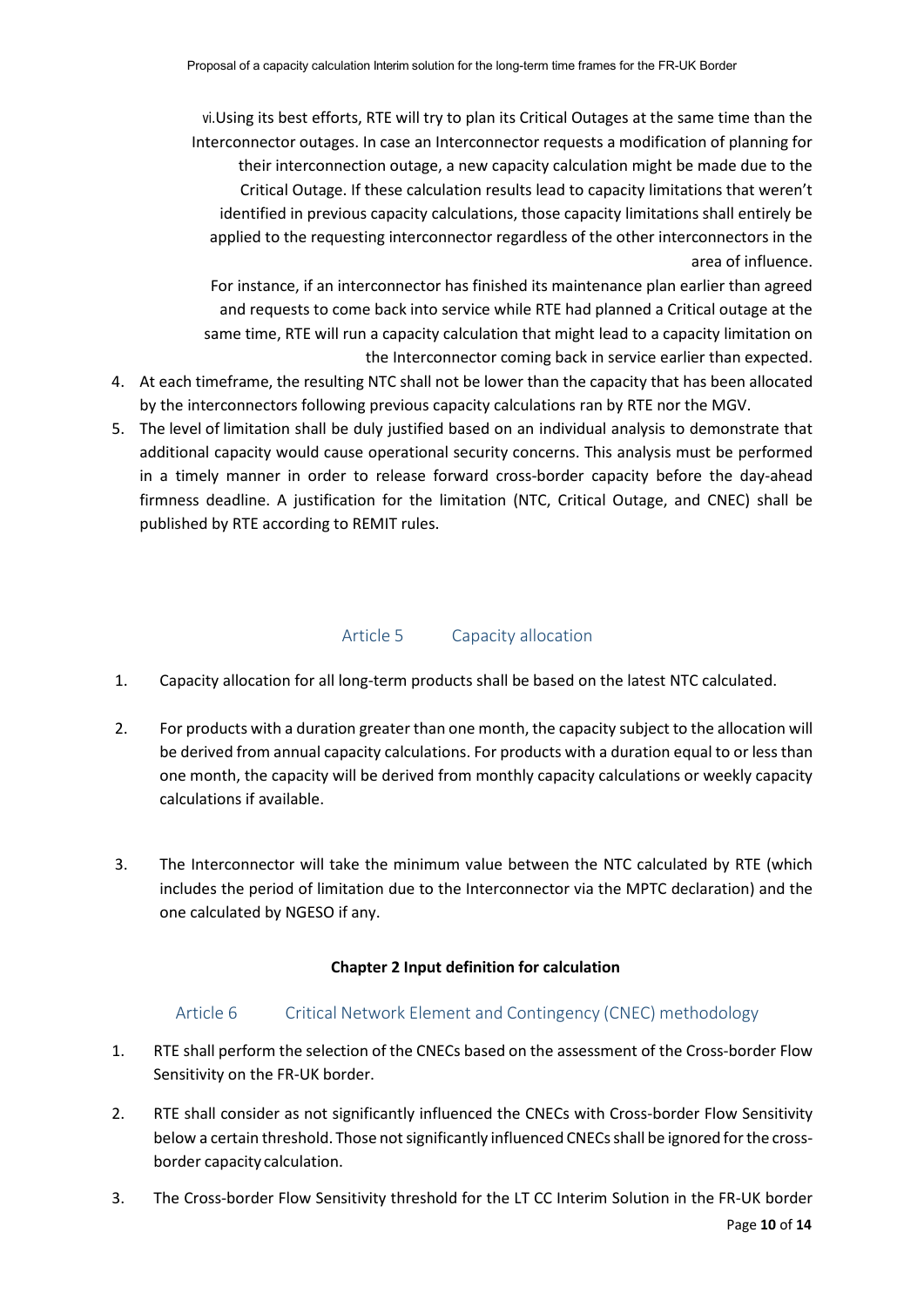is equal to 5%.

### Article 7 Methodology for operational security limits

<span id="page-10-0"></span>1. RTE shall define at least per season (spring, summer, autumn & winter) and for each CNE the maximum permanent allowable electricity flow according to RTE's operational security limits criteria defined in line with Article 25 of SO GL.

# Article 8 Methodology for Remedial Actions in capacity calculation

- <span id="page-10-1"></span>1. RTE shall define the Remedial Actions, used for the calculation defined in Article 4 that shall be made available for the long-term capacity calculation within the FR-UK border. RTE shall, at minimum, ensure that all relevant non-costly Remedial Actions according to RTE's operational principles which are anticipated to be available on the day of delivery are used for calculation. The type of non-costly remedial action shall cover, among others, topological changes and phase shifting transformer tap changes.
- 2. When defining a Remedial Action, RTE shall specify:
	- (a) The type of the Remedial Action and the sequence of actions to be implemented;
	- (b) In case of quantifiable Remedial Action, the maximum and minimum values of the scalable quantity; and
	- (c) Whether the Remedial Action is a shared Remedial Action and can be considered for all contingencies or whether it shall be limited to a subset of contingencies. In the latter case, RTE shall specify the list of contingencies.
- 3. In case a Remedial Action made available for the long-term capacity calculation in the French-UK border is also one which is made available in another CCR, the TSO taking control for the Remedial Action shall take care when defining it of a consistent use in its potential application in both borders to ensure a secure power system operation (e.g. by not giving the full range but only an equal part of the range on its phase-shifting transformers) as the Interim LT CC Solution for the FR-UK border will not cross-check the feasibility of the simultaneous usage of Remedial Actions in different CCRs.
- 4. RTE shall publish on its website the list of the offered Remedial Actions within 3 months after the implementation of the methodology and if relevant update this list after each capacity calculation within 1 month.

# Article 9 Scenarios definition methodology

- <span id="page-10-2"></span>1. RTE shall develop a set of scenarios to be used for each long-term capacity calculation time frame.
- 2. The scenarios to be used by RTE will be the most representative for outages periods in terms of generation and load pattern and exchanges. RTE may consider using different scenarios according to the area of influence of the interconnectors.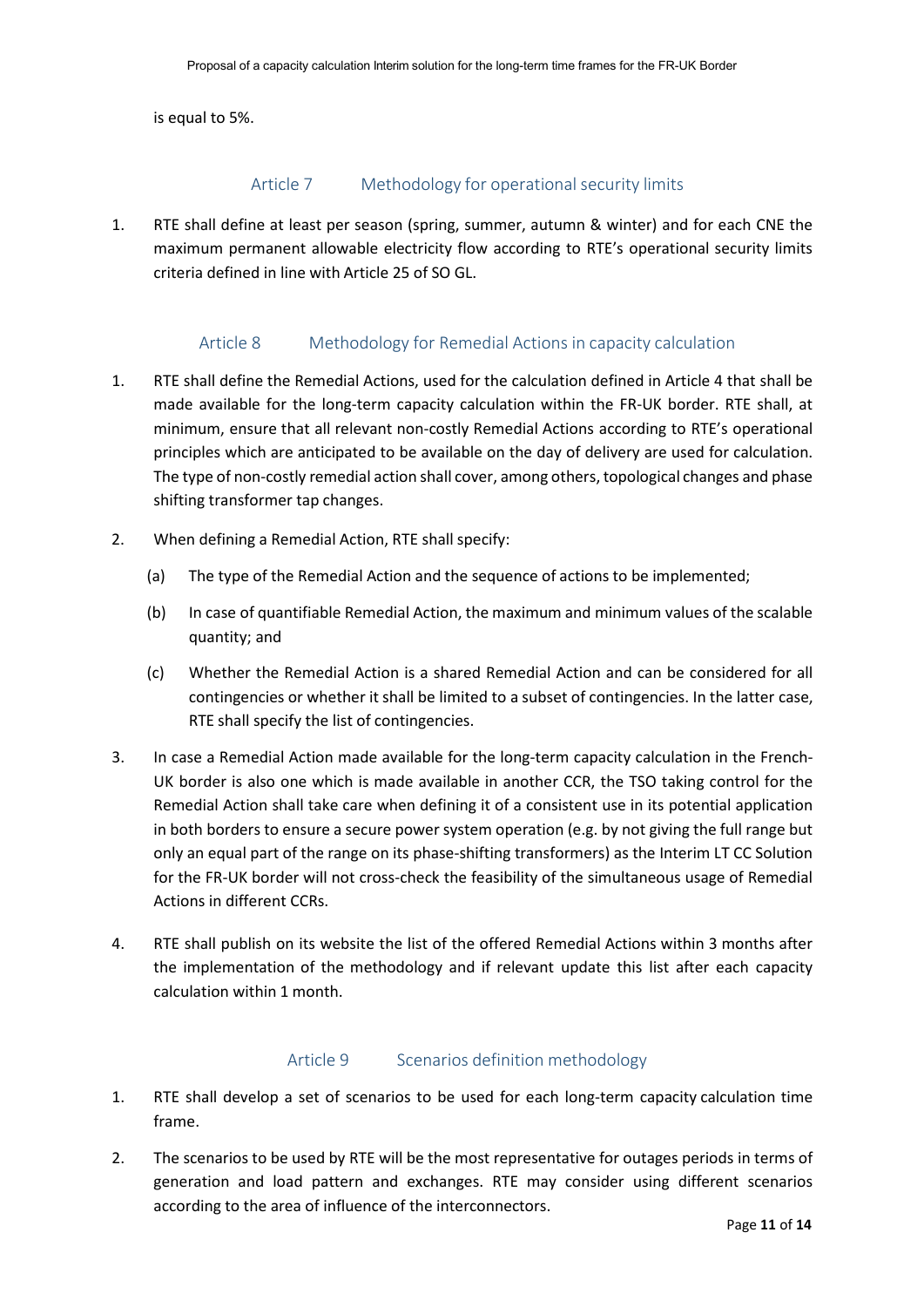#### Article 10 Timestamp selection

- <span id="page-11-0"></span>1. Long-term cross-zonal capacity will be computed only in respect of the periods including one or several planned Critical Outages.
- 2. The planning of the Critical Outages listed before is available through the Outage Planning Coordination database according to Articles 97, 98 & 99 of SO GL. Based on this database, the timestamp selection will use the planning of the Critical Outage of the FR-UK border as follows:
	- (a) One timestamp will be selected for the concerned period. This granularity is fixed in advance and is 1 week for the annual, monthly and weekly NTC calculations.
	- (b) The selected timestamp within the granularity is the period with the largest simultaneous number of planned outages.
	- (c) In case two or more timestamps that are selected
		- take place within the same scenario defined, and
		- contain the same planned outages,

then redundancy occurs because the selected timestamps contain identical input data. Consequently they will have identical calculation results and are therefore identified as redundant timestamps. Those redundant timestamps, except for one, will be ignored and the outcome will be considered as the outcome for the other redundant timestamps.

3. The timestamp selections based on the planning of the Critical Outages in the FR-UK border is proposed by RTE for each annual, monthly and weekly calculation.

#### Article 11 Inputs for the long-term capacity calculations

- <span id="page-11-1"></span>1. RTE will use the following inputs to perform the long-term capacity calculations:
	- (a) The MPTC of the interconnectors;
	- (b) Critical Network Elements and Contingencies (CNEC) in accordance with Article 6;
	- (c) Maximum admissible current on a CNE (Imax) / Maximum allowable power flow (Fmax) in accordance with Article 7;
	- (d) Remedial Actions in accordance with Article 8; and
	- (e) A network situation scenario at the Ad hoc timestamp in accordance with Articles 9 and 10.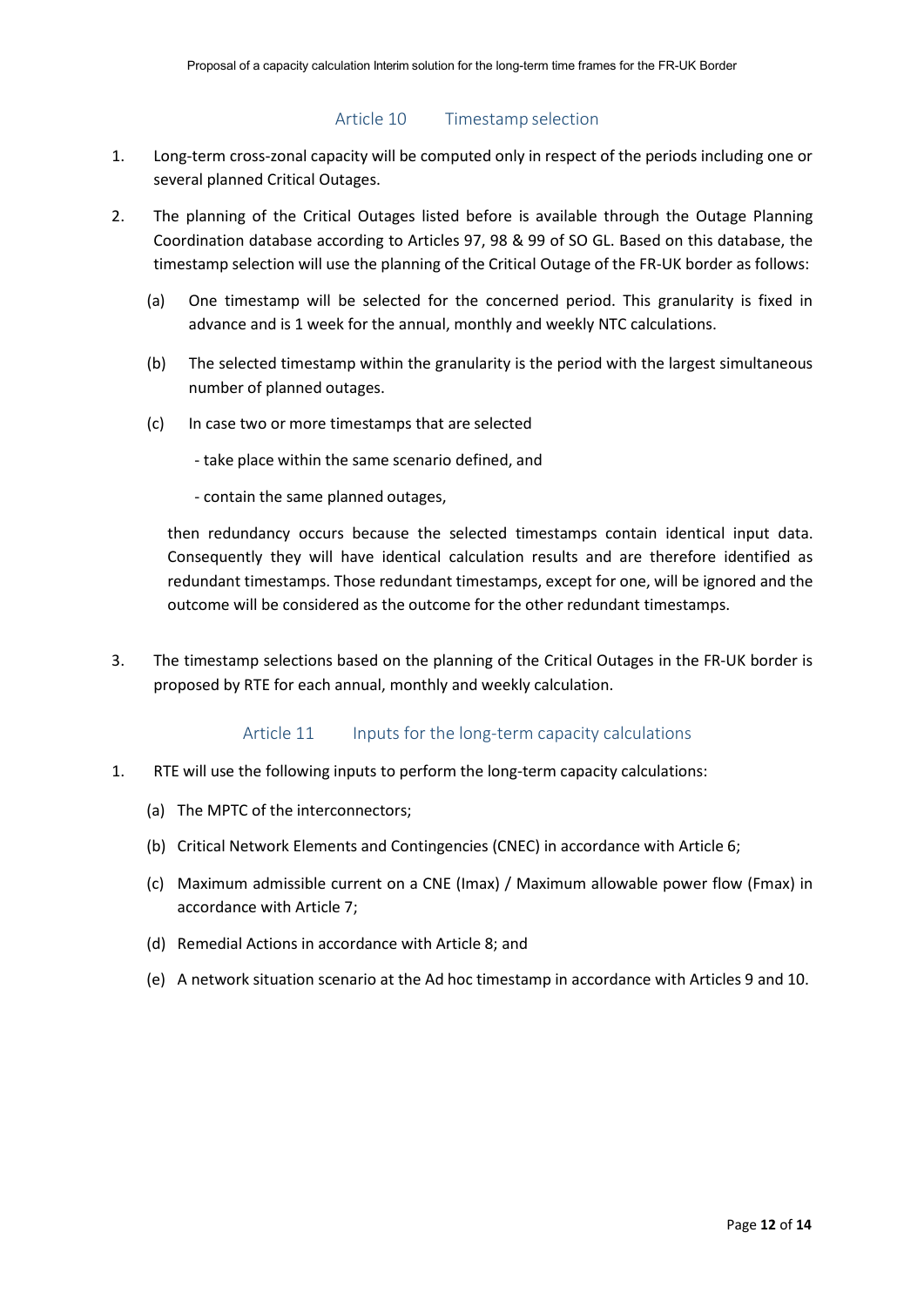#### **Chapter 3 Long Term capacity calculation process**

#### Article 12 Long-term capacity calculations

<span id="page-12-1"></span><span id="page-12-0"></span>RTE shall calculate the following:

- the Maximum Secure Value of simultaneous import
- the Maximum Secure Value of simultaneous export

over all the areas of influence of the French-UK border, for each timestamp following the process outlined in Article 10.

#### Article 13 Net Transmission Capacity process

<span id="page-12-2"></span>RTE shall prepare grid models for the timestamp selected according to Article 10 to reflect the starting point by setting the exchanges on the Interconnectors at the level of their MPTC in the direction France towards Great-Britain or vice versa.

- 1. RTE shall run a contingency analysis on the grid model and evaluate results either allowing interconnector MPTC without further actions or indicating a potential interconnector import or export limitation as a result of a negative margin on a CNEor operational security standard violation.
- 2. For each negative margin on a CNE, RTE shall deploy the list of available Remedial Actions to alleviate such constraint. If Remedial Actions can alleviate the negative margin of the CNE, the interconnector MPTC can be made available for that scenario timestamp. If the Remedial Actions used in thisrespect cannot alleviate the CNE violation, the Maximum Secure Value of the interconnector capacity of the bidding zone where the limiting critical outage(s) is/are located should be progressively calculated in steps from starting points according to Article 14. Following each calculation, the contingency analysis should be repeated with the Remedial Actions already deployed until a level of the Maximum Secure Value of the interconnector capacity has been identified for which no CNE violations occur.

#### Article 14 Implementation of limitation of the interconnectors capacity

- <span id="page-12-3"></span>1. For the timestamp taken into consideration for calculation, RTE shall perform a limitation of the interconnector capacity as follows:
	- (a) In case of negative margin on the CNE which cannot be solved with available Remedial Actions, RTE shall in its calculation reduce the capacity of all the Interconnectors which have an influence on the limiting CNE, which is all the Interconnectors in the Areas of influence this CNE belongs to.
	- (b) The capacity limitation is spread between all the interconnectors in the relevant Areas of influence, proportionally to their MPTC (except for the case referenced in Article 4 3.vi ) as follow :

$$
Lim_{IC}=\frac{MPTC_{IC}}{\sum MPTC_{IC}}\ . Lim_{Totale}
$$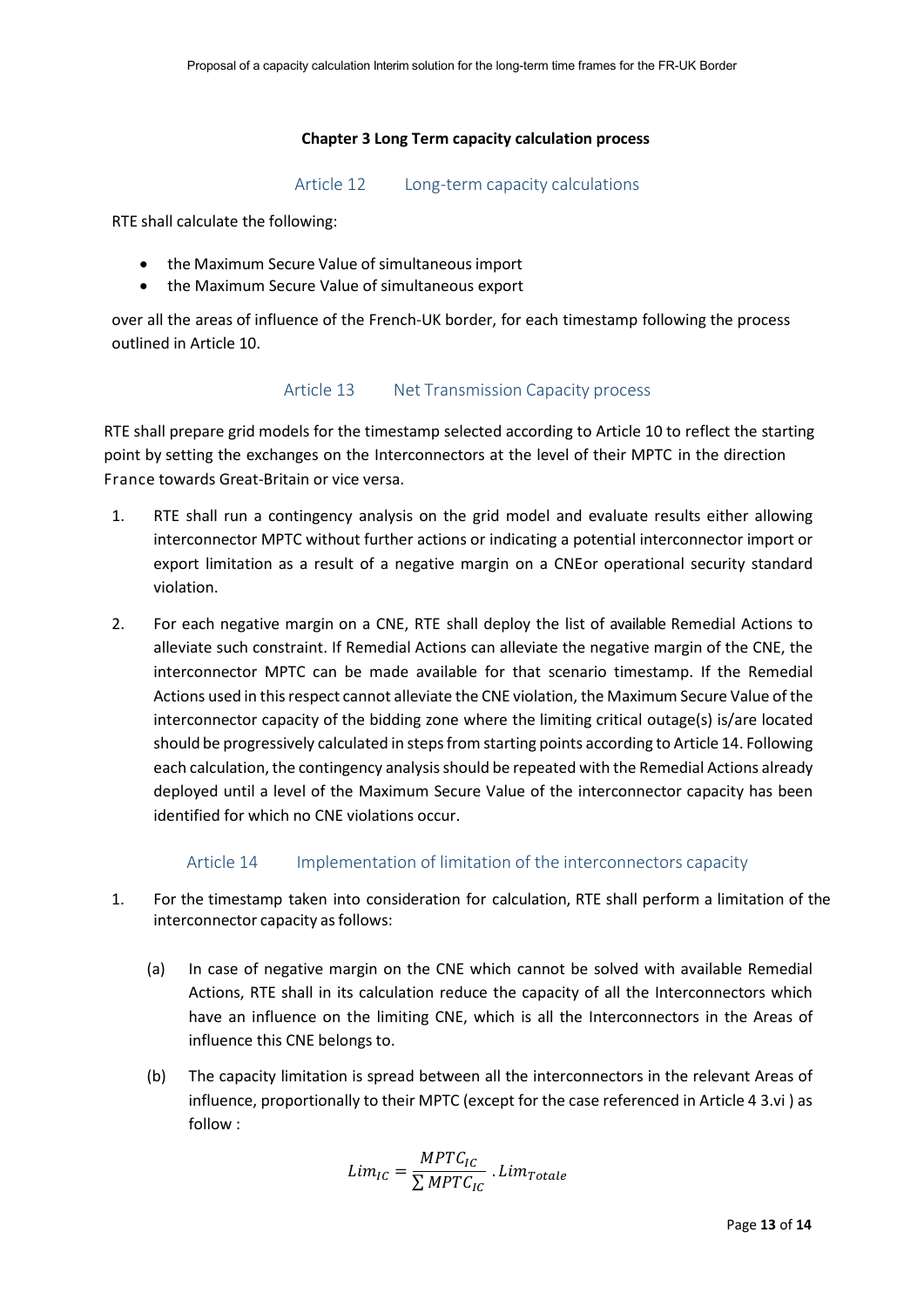Where:

- Lim<sub>IC</sub> is the capacity limitation relative to the interconnector "IC"
- $MPTC_{IC}$  is the MPTC of interconnector "IC"
- $\sum MPTC_{IC}$  is the sum of all interconnectors' MPTC in the considered Area of Influence
- $\bullet$  Lim<sub>Totale</sub> is the total capacity limitation needed in the considered Area of Influence in order to respect the Maximum Secure Value.
	- (c) If network evolutions would lead to a situation with several interconnectors having a different influence on one or several CNEC, for which a negative margin remain at the end of the calculation, then a new proposal shall be made by RTE to the NRA regarding the limitation spread between interconnectors. That proposal shall take into account the influence of the interconnectors on the considered CNEC.

The influence of an interconnector on a CNEC is defined as the increase in MW on a CNEC resulting from an increment of the flow on the interconnector of 100MW.

2. In case of an unplanned Critical outage, reductions of already allocated capacity might be necessary and will go through specific curtailment procedures.

# Article 15 Implementation of the power shift

<span id="page-13-0"></span>When computing the capacity, RTE shall implement any shift of the power transfer between two bidding zones by adjusting the generation in each of the bidding zones

# <span id="page-13-1"></span>Article 16 N-1 security assessment of maximum import/export for each timestamp of the calculation

RTE shall perform N-1 security assessments for the timestamp selected in accordance with Article 10.

#### Article 17 Calculation consistency

- <span id="page-13-2"></span>1. For the first long-term calculation in September Y-1, for each interconnector in both import and export directions, the NTC value resulting from the calculation cannot be lower than the MGV validated in February Y-1 as described in Article 4.
- 2. For each remaining long-term calculation, for each interconnector in both directions, the NTC for the limitation period shall be the maximum value between :
	- The resulting NTC obtained in this calculation (NTC $_{\text{Calc}}$ )
	- The already allocated long-term capacity, if this capacity has been previously offered by RTE following a preceding calculation (AAC<sub>offered</sub>)
	- The MGV

 $NTC = \max (MGV, NTC_{\text{Calc}}$ ,  $\text{AAC}_{\text{offered}})$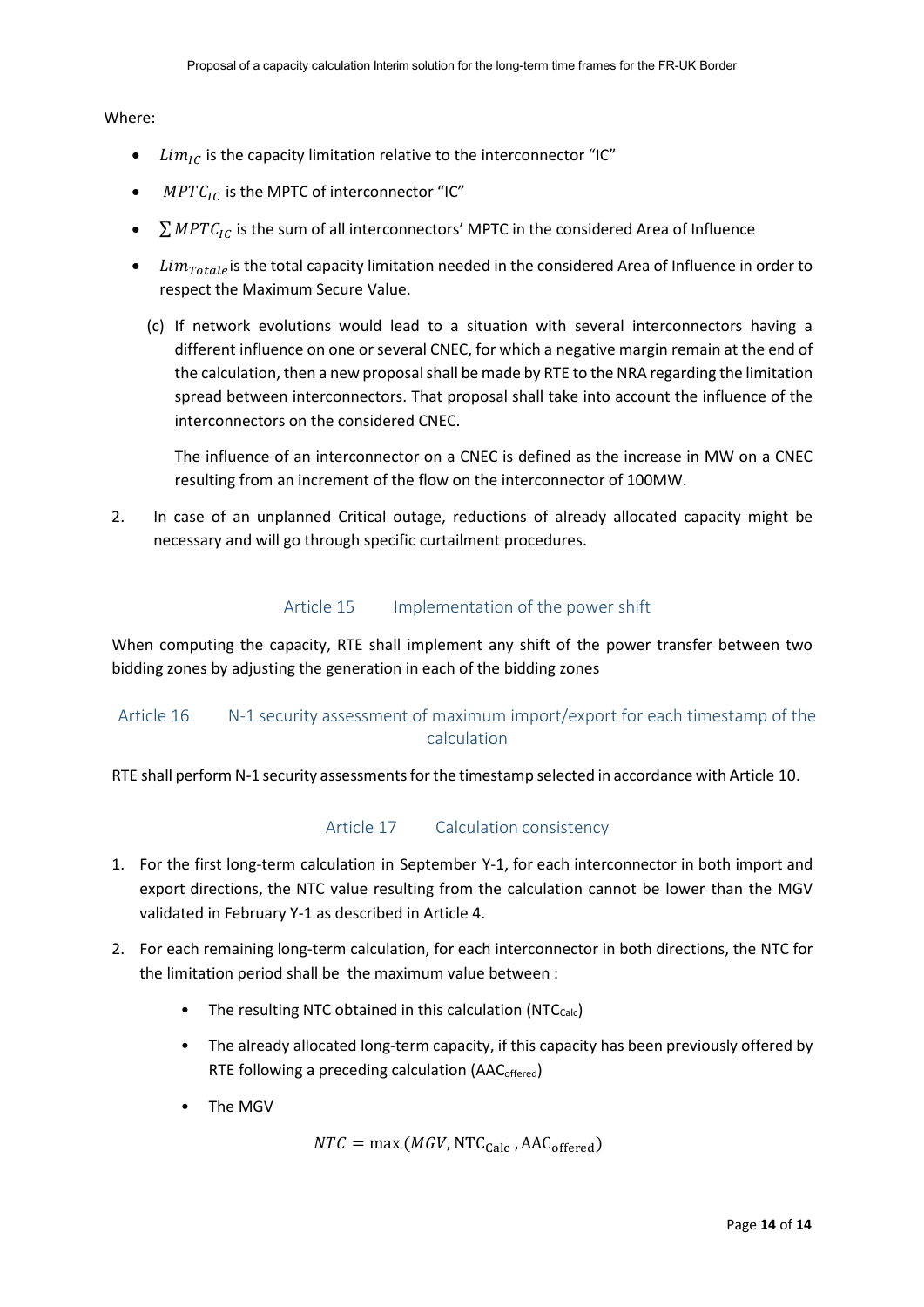#### Article 17 Fallback Procedures

- <span id="page-14-0"></span>1. If RTE fails to provide the annual capacity calculation results before the end of September Y-1, the NTC value to be considered shall be the MGV of the interconnector for the whole year.
- <span id="page-14-1"></span>2. If RTE fails to provide the monthly or weekly capacity calculation results in due time, the NTC value to be considered shall be the results of the last capacity calculation ran by RTE.

# **TITLE 3 Publication and implementation**

# Article 19 Publication of information

- <span id="page-14-2"></span>3. The list of Critical Outages and Remedial Actions shall be published by RTE on its website.
- 4. RTE shall regularly and at least once a year review and update the Critical Outage and Remedial Action lists.
	- (a) If the operational security limits and contingencies used for the capacity calculation need to be updated, RTE shall publish the changes at least one week before the implementation.
	- (b) RTE shall include the re-assessment of the further need of security constraints.
- 5. RTE shall publish the NTCs for all interconnectors, the Critical Outage, and the limiting CNEC following:
	- (a) The annual capacity calculations and;
	- (b) The monthly capacity calculation and;
	- (c) The weekly capacity calculations.
- 6. The review of the common list of Remedial Actionstaken into account in the capacity calculation shall include at least an evaluation of the efficiency of specific phase-shifting transformers and the topological Remedial Actions considered.
- 7. In case the review proves the need for updating the application of the methodologies in respect of CNECs, changes will have to be published at least three months before the final implementation.
- 8. Any changes of parameters have to be communicated to market participants, Interconnectors and the French NRA.

# Article 20 Implementation of the LT CC Methodology

- <span id="page-14-3"></span>1. RTE shall publish the LT CC Interim Solution without undue delay after the French NRA approves the proposed LT CC Interim Solution.
- 2. RTE shall implement the LT CC Interim Solution no later than 12 months after the approval of this LTCC Interim Solution.
- 3. A transitory period of 12 months shall take place after the approval of the LT CC Interim Solution in which :